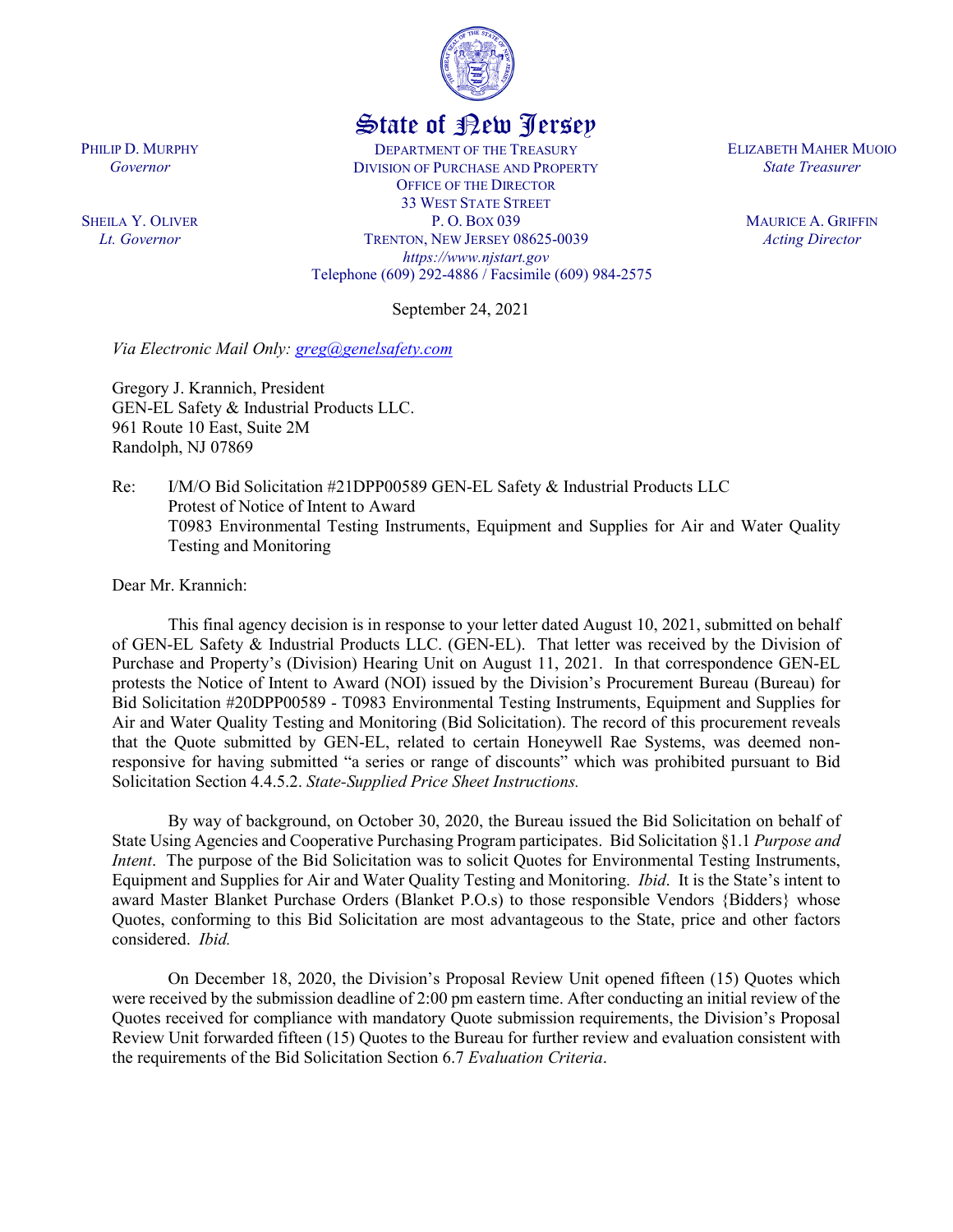After completing its review and evaluation on July 26, 2021, the Bureau prepared a Recommendation Report that recommended that Blanket P.O.s be awarded to eleven (11) responsive Vendors {Bidders}. With respect to the Quote submitted by GEN-EL, related to the Honeywell Rae Systems the Bureau determined that pursuant to Bid Solicitation Section 4.4.5.2 *State-Supplied Price Sheet Instructions*, the portion of GEN-EL's Quote for the Honeywell Rae Systems, violated the Bid Solicitation requirement that "A series or a range of discounts/markups or fixed prices (firm dollar amount) on the price line shall not be acceptable and shall result in rejection of the Quote for that price line only." Specifically, in the Recommendation Report, the Bureau determined that by offering a 5% discount for Honeywell Rae Systems Portable Monitors, a 1% discount on Honeywell Rea Systems Wireless Monitors and a 1% discount on Honeywell Rea Systems Fixed Meshgard Monitors, GEN-EL provided a range of discounts for the Honeywell Rea Systems."[1](#page-1-0)

Accordingly, on July 28, 2021, the Bureau issued the NOI advising the Vendors {Bidders} that it was the State's intent to award Blanket P.O.s consistent with the July 26, 2021, Recommendation Report.

On August 11, 2021, GEN-EL wrote to the Division's Hearing Unit stating that it was protesting the Division's determination that its submissions for Honeywell Rea Systems was non-responsive. Specifically, GEN-EL states:

> Gen-el is an authorized master distributor of Honeywell Rae Systems. In this capacity, Gen-el receives different levels of discounts from the brand manufacturer for the three (3) categories which it bid on... Accordingly, Gen-el respectfully request that its protest be granted and that it be awarded the contract as to the subject Honeywell Rae System products at issue which are of critical importance to agencies of the State."

In consideration of the GEN-EL's protest, I have reviewed the record of this procurement, including the Bid Solicitation, the Quotes received, the relevant statutes, regulations, and case law. This review of the record has provided me with the information necessary to determine the facts of this matter and to render an informed final agency decision on the merits of the protest.

Pursuant to Bid Solicitation Section 4.4.5 *State-Supplied Price Sheet*, each "Vendor {Bidder} must submit its pricing using the State-Supplied Price Sheet accompanying this Bid Solicitation and located on the "Attachments Tab". Bid Solicitation Section 4.4.5.2 *State-Supplied Price Sheet Instructions,* outlined the step by step instructions for completing the State-Supplied Price Sheet:

## **4.4.5.2. STATE-SUPPLIED PRICE SHEET INSTRUCTIONS**

The Bid Solicitation and State-Supplied Price Sheet contains two (2) Categories, which are itemized as follows:

| <b>Category Number</b> | Price         | Line   Description                                           |
|------------------------|---------------|--------------------------------------------------------------|
|                        | <b>Number</b> |                                                              |
|                        |               | Air Quality Testing Instruments,<br>Equipment and Supplies   |
|                        |               | Water Quality Testing Instruments,<br>Equipment and Supplies |

<span id="page-1-0"></span><sup>&</sup>lt;sup>1</sup> GEN-EL was listed as the intended awardee for other products and/or brands as noted in the July 26, 2021, Recommendation Report.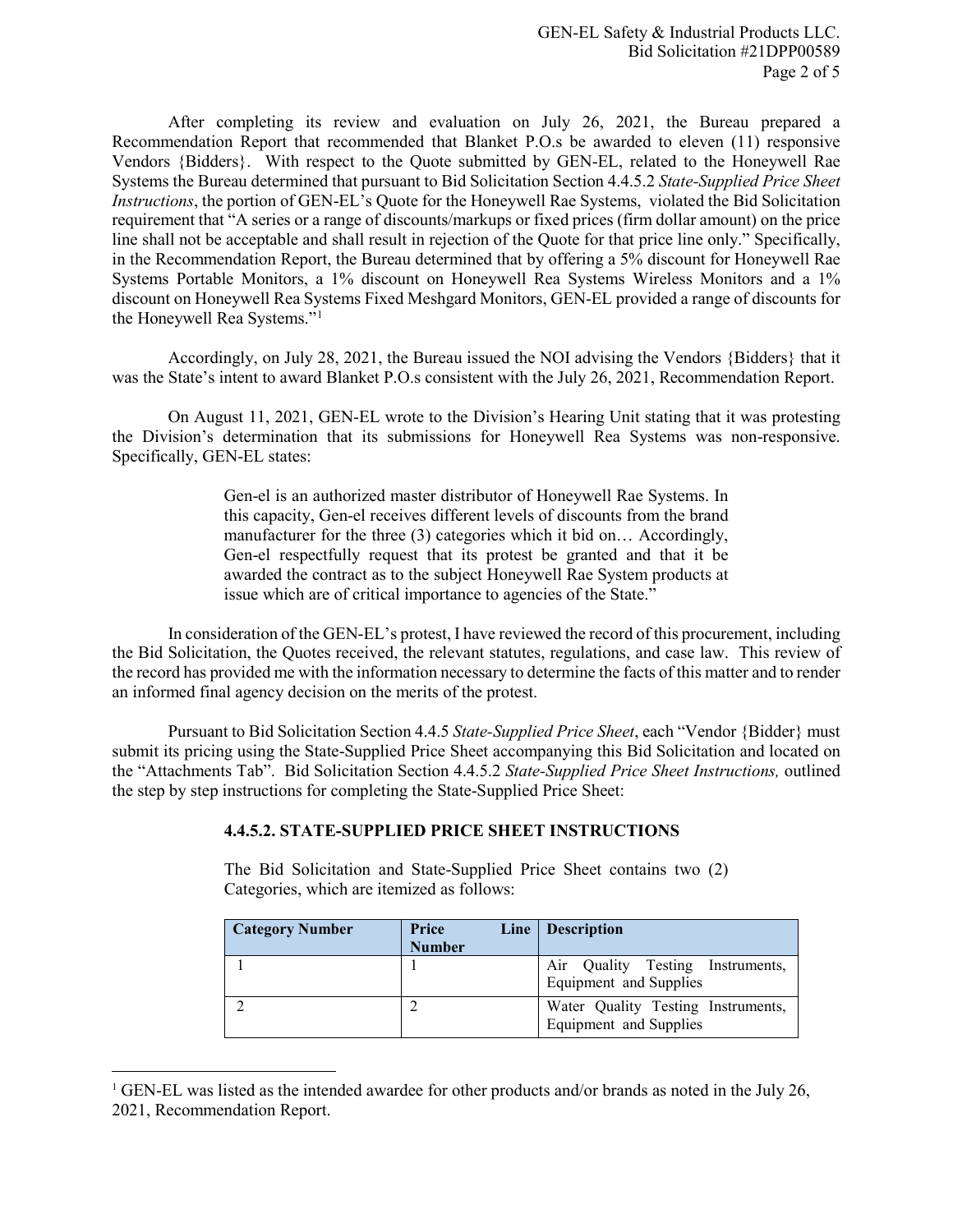| Agency | Agency Use Price Line for expedited  |
|--------|--------------------------------------|
| Use    | delivery charges, restocking fees or |
| Only   | return shipping charges only         |

**Step 3** – The Vendor  ${Bidder}$  shall insert a firm, fixed percentage  $(\%)$ discount or markup from the product catalog/price list, by entering the percentage discount or markup bid in the "Percentage (%) Discount (-) or Markup  $(+)$ " field on the price line on the State-Supplied Price Sheet. A Vendor's {Bidder's} entry in the "Percentage (%) Discount (-) or Markup (+)" field shall be considered a percentage (%). For example, entry of "50" shall be considered "50%" and that of "0.50" shall be considered "0.50%".

. . .

A series or a range of discounts/markups or fixed prices (firm dollar amount) on the price line shall not be acceptable and shall result in rejection of the Quote for that price line only.

If a Vendor {Bidder} is offering its pricing at the same pricing listed on the pre-printed catalog/price list, the Vendor {Bidder} should provide 0% in the "Percentage  $(\%)$  Discount  $(-)$  or Markup  $(+)$ " field on the State-Supplied Price Sheet.

**Step 4** – The Vendor {Bidder} shall enter the brand name in the "Brand Name" field in the State-Supplied Price Sheet.

In its Quote, GEN-EL submitted three (3) separate State Supplied Price Sheets for Honeywell Rea Systems in response to Price Line #1 "Air Quality Testing Instruments, Equipment and Supplies". First, GEN-EL submitted a Quote for the product line identified as "Honeywell Rae Systems Portable Monitors", see screen shot below.

|    | $\overline{A}$                                                                                                                                                                                     | B.                                                                                                                                                                     | $\epsilon$                                                                                                                                                                        | D.                                                                     | Ŧ                                                                                       | F |
|----|----------------------------------------------------------------------------------------------------------------------------------------------------------------------------------------------------|------------------------------------------------------------------------------------------------------------------------------------------------------------------------|-----------------------------------------------------------------------------------------------------------------------------------------------------------------------------------|------------------------------------------------------------------------|-----------------------------------------------------------------------------------------|---|
|    | <b>State of New Jersey</b><br>Department of Treasury, Procurement Bureau<br>33 West State Street, P.O. Box 230<br>Trenton, NJ 08625                                                                |                                                                                                                                                                        |                                                                                                                                                                                   |                                                                        |                                                                                         |   |
|    | STATE-SUPPLIED PRICE SHEET - T0983 Environmental Testing Instruments, Equipment and Supplies for Air and Water Quality Testing and Monitoring - Statewide<br>(Bid Solicitation Number: 21DPP00589) |                                                                                                                                                                        |                                                                                                                                                                                   |                                                                        |                                                                                         |   |
|    | <b>Vendor's</b><br>Gen-el Safety & Industrial Products, Cash Discount for Expedited Payment (Refer to Bid Solicitation Section 4.4.5.6):<br>{Bidder's}<br>Name:                                    |                                                                                                                                                                        |                                                                                                                                                                                   |                                                                        |                                                                                         |   |
| 4  | <b>Price Line</b><br><b>Number</b>                                                                                                                                                                 | Category                                                                                                                                                               | Percentage (%) Discount (-)<br>or Markup (+) from the Prices<br><b>Offered on the Brand's Price</b><br><b>List - See Bid Solicitation</b><br><b>Section 4.4.5.2</b><br>(REQUIRED) | <b>Brand Name - See Bid Solicitation Section 4.4.5.2</b><br>(REQUIRED) | Delivery Days After Receipt of Order<br>(ARO) - See Bid Solicitation Section<br>4.4.5.4 |   |
|    |                                                                                                                                                                                                    | Air Quality Testing Instruments,<br><b>Equipment and Supplies</b>                                                                                                      | $5% -$                                                                                                                                                                            | Honeywell Rae Systems Portable Monitors                                | 5                                                                                       |   |
|    | $\overline{2}$                                                                                                                                                                                     | Water Quality Testing Instruments,<br><b>Equipment and Supplies</b>                                                                                                    |                                                                                                                                                                                   |                                                                        |                                                                                         |   |
| 10 | 3                                                                                                                                                                                                  | For Agency Use Only -<br>For expedited delivery charges,<br>restocking fees or return shipping<br>charges only. Vendors {Bidders} shall<br>not bid on this price line. |                                                                                                                                                                                   |                                                                        |                                                                                         |   |
| 12 |                                                                                                                                                                                                    |                                                                                                                                                                        |                                                                                                                                                                                   |                                                                        |                                                                                         |   |

Second, GEN-EL submitted a Quote for the product line identified as "Honeywell Rea Systems Wireless Monitors", see screen shot below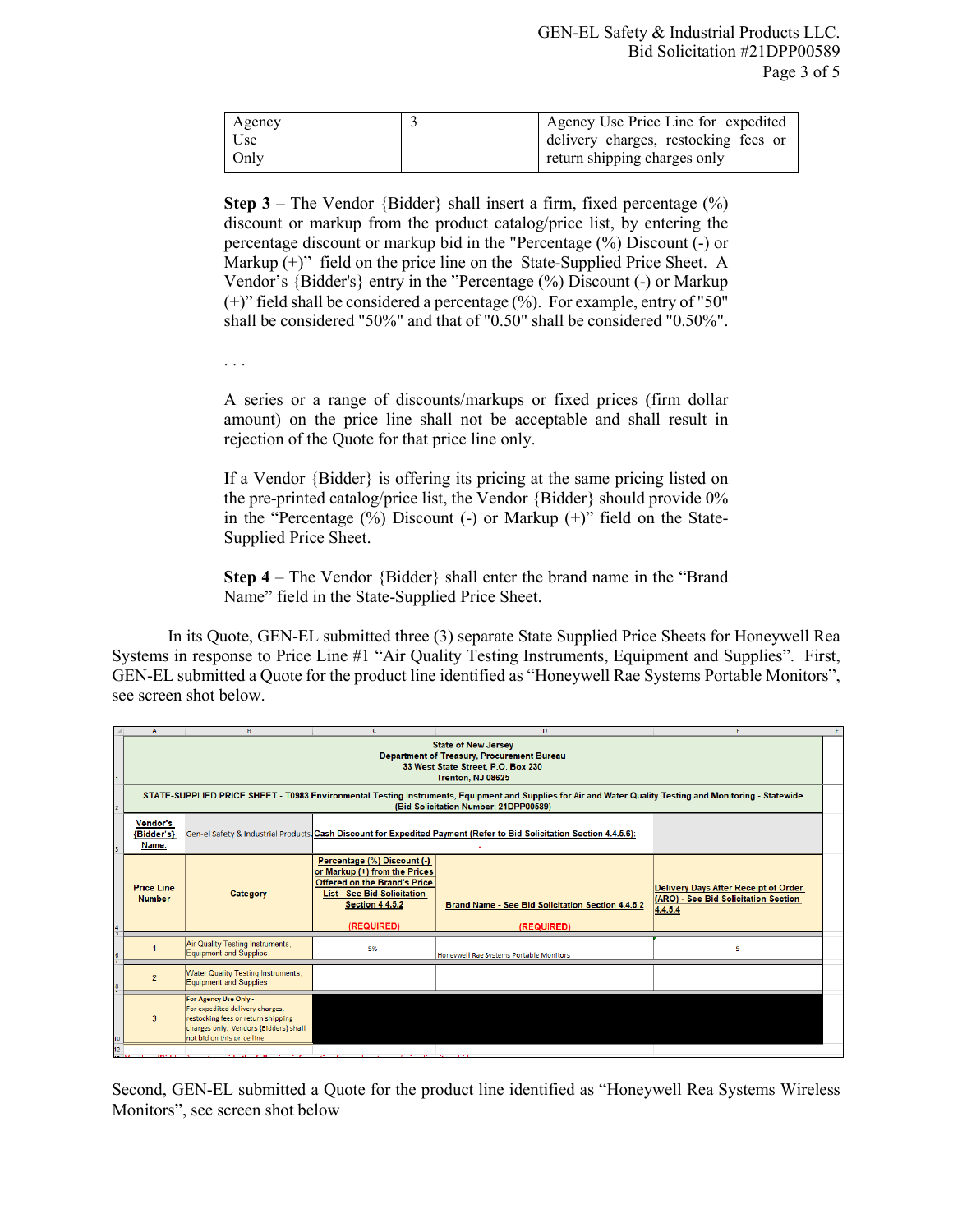| А.                                                                                                                                                                                                 | B.                                                                                                                                                                     |                                                                                                                                                                                     | n                                                                                                                    |                                                                                                |  |
|----------------------------------------------------------------------------------------------------------------------------------------------------------------------------------------------------|------------------------------------------------------------------------------------------------------------------------------------------------------------------------|-------------------------------------------------------------------------------------------------------------------------------------------------------------------------------------|----------------------------------------------------------------------------------------------------------------------|------------------------------------------------------------------------------------------------|--|
| <b>State of New Jersey</b><br><b>Department of Treasury, Procurement Bureau</b><br>33 West State Street, P.O. Box 230<br>Trenton, NJ 08625                                                         |                                                                                                                                                                        |                                                                                                                                                                                     |                                                                                                                      |                                                                                                |  |
| STATE-SUPPLIED PRICE SHEET - T0983 Environmental Testing Instruments, Equipment and Supplies for Air and Water Quality Testing and Monitoring - Statewide<br>(Bid Solicitation Number: 21DPP00589) |                                                                                                                                                                        |                                                                                                                                                                                     |                                                                                                                      |                                                                                                |  |
| <b>Vendor's</b><br>{Bidder's}<br>Name:                                                                                                                                                             |                                                                                                                                                                        |                                                                                                                                                                                     | Gen-el Safety & Industrial Products Cash Discount for Expedited Payment (Refer to Bid Solicitation Section 4.4.5.6): |                                                                                                |  |
| <b>Price Line</b><br><b>Number</b>                                                                                                                                                                 | Category                                                                                                                                                               | Percentage (%) Discount (-)<br>or Markup $(+)$ from the<br><b>Prices Offered on the</b><br><b>Brand's Price List - See Bid</b><br><b>Solicitation Section 4.4.5.2</b><br>(REQUIRED) | <b>Brand Name - See Bid Solicitation Section 4.4.5.2</b><br><b>(REQUIRED)</b>                                        | <b>Delivery Days After Receipt of Order</b><br>(ARO) - See Bid Solicitation Section<br>4.4.5.4 |  |
|                                                                                                                                                                                                    | Air Quality Testing Instruments,<br><b>Equipment and Supplies</b>                                                                                                      | $196 -$                                                                                                                                                                             | Honeywell Rae System Wireless Monitors                                                                               | 5                                                                                              |  |
| $\mathcal{P}$                                                                                                                                                                                      | <b>Water Quality Testing Instruments.</b><br><b>Equipment and Supplies</b>                                                                                             |                                                                                                                                                                                     |                                                                                                                      |                                                                                                |  |
| з                                                                                                                                                                                                  | For Agency Use Only -<br>For expedited delivery charges,<br>restocking fees or return shipping<br>charges only. Vendors {Bidders} shall<br>not bid on this price line. |                                                                                                                                                                                     |                                                                                                                      |                                                                                                |  |
|                                                                                                                                                                                                    |                                                                                                                                                                        |                                                                                                                                                                                     |                                                                                                                      |                                                                                                |  |

Third, GEN-EL submitted a Quote for the product line identified as "Honeywell Rea Systems Fixed Meshgard Monitors", see screen shot below

|                                                                                                                                                                                                    | R                                                                                                                        |                                                                                                                                                                                   | D                                                                      | F                                                                                                                     |  |
|----------------------------------------------------------------------------------------------------------------------------------------------------------------------------------------------------|--------------------------------------------------------------------------------------------------------------------------|-----------------------------------------------------------------------------------------------------------------------------------------------------------------------------------|------------------------------------------------------------------------|-----------------------------------------------------------------------------------------------------------------------|--|
| <b>State of New Jersey</b><br><b>Department of Treasury, Procurement Bureau</b><br>33 West State Street, P.O. Box 230<br><b>Trenton, NJ 08625</b>                                                  |                                                                                                                          |                                                                                                                                                                                   |                                                                        |                                                                                                                       |  |
| STATE-SUPPLIED PRICE SHEET - T0983 Environmental Testing Instruments, Equipment and Supplies for Air and Water Quality Testing and Monitoring - Statewide<br>(Bid Solicitation Number: 21DPP00589) |                                                                                                                          |                                                                                                                                                                                   |                                                                        |                                                                                                                       |  |
| <b>Vendor's</b><br>{Bidder's}<br>Name:                                                                                                                                                             |                                                                                                                          |                                                                                                                                                                                   |                                                                        |                                                                                                                       |  |
| <b>Price Line</b><br><b>Number</b>                                                                                                                                                                 | Category                                                                                                                 | Percentage (%) Discount (-)<br>or Markup (+) from the<br><b>Prices Offered on the</b><br><b>Brand's Price List - See Bid</b><br><b>Solicitation Section 4.4.5.2</b><br>(REQUIRED) | <b>Brand Name - See Bid Solicitation Section 4.4.5.2</b><br>(REQUIRED) | <b>Delivery Days After Receipt of Order</b><br>(ARO) - See Bid Solicitation Section<br>4.4.5.4                        |  |
|                                                                                                                                                                                                    | Air Quality Testing Instruments,<br><b>Equipment and Supplies</b>                                                        | $1% -$                                                                                                                                                                            | Honeywell Rae Systems Fixed Meshgard Monitors                          | 5                                                                                                                     |  |
| $\overline{2}$                                                                                                                                                                                     | <b>Water Quality Testing Instruments,</b><br><b>Equipment and Supplies</b>                                               |                                                                                                                                                                                   |                                                                        |                                                                                                                       |  |
| 3                                                                                                                                                                                                  | For Agency Use Only -<br>fees or return shipping charges only.<br>Vendors {Bidders} shall not bid on this<br>price line. |                                                                                                                                                                                   |                                                                        |                                                                                                                       |  |
|                                                                                                                                                                                                    |                                                                                                                          |                                                                                                                                                                                   | For expedited delivery charges, restocking                             | Gen-el Safety & Industrial Products, Cash Discount for Expedited Payment (Refer to Bid Solicitation Section 4.4.5.6): |  |

Since all three (3) products proposed were in response to Price Line #1 Air Quality Testing Instruments, Equipment and Supplies and all three (3) products proposed are for Honeywell Rea Systems, the Bureau determined that GEN-EL provided "a series or range of discounts" for the same brand and was therefore non-responsive pursuant to Bid Solicitation Section 4.4.5.2 *State-Supplied Price Sheet Instructions.*

In determining whether GEN-EL's submission violated the terms of the Bid Solicitation, it is important to understand the intent of the language and the reason that "a series or range of discounts" was prohibited*.* If a Vendor {Bidder} submits a range of discounts/markups on a price line, a Using Agency will not know what price or discounts/markups will apply at the time of purchase. The purpose of the language is to ensure that all Using Agencies are aware of and receive the same discount/mark-up for the